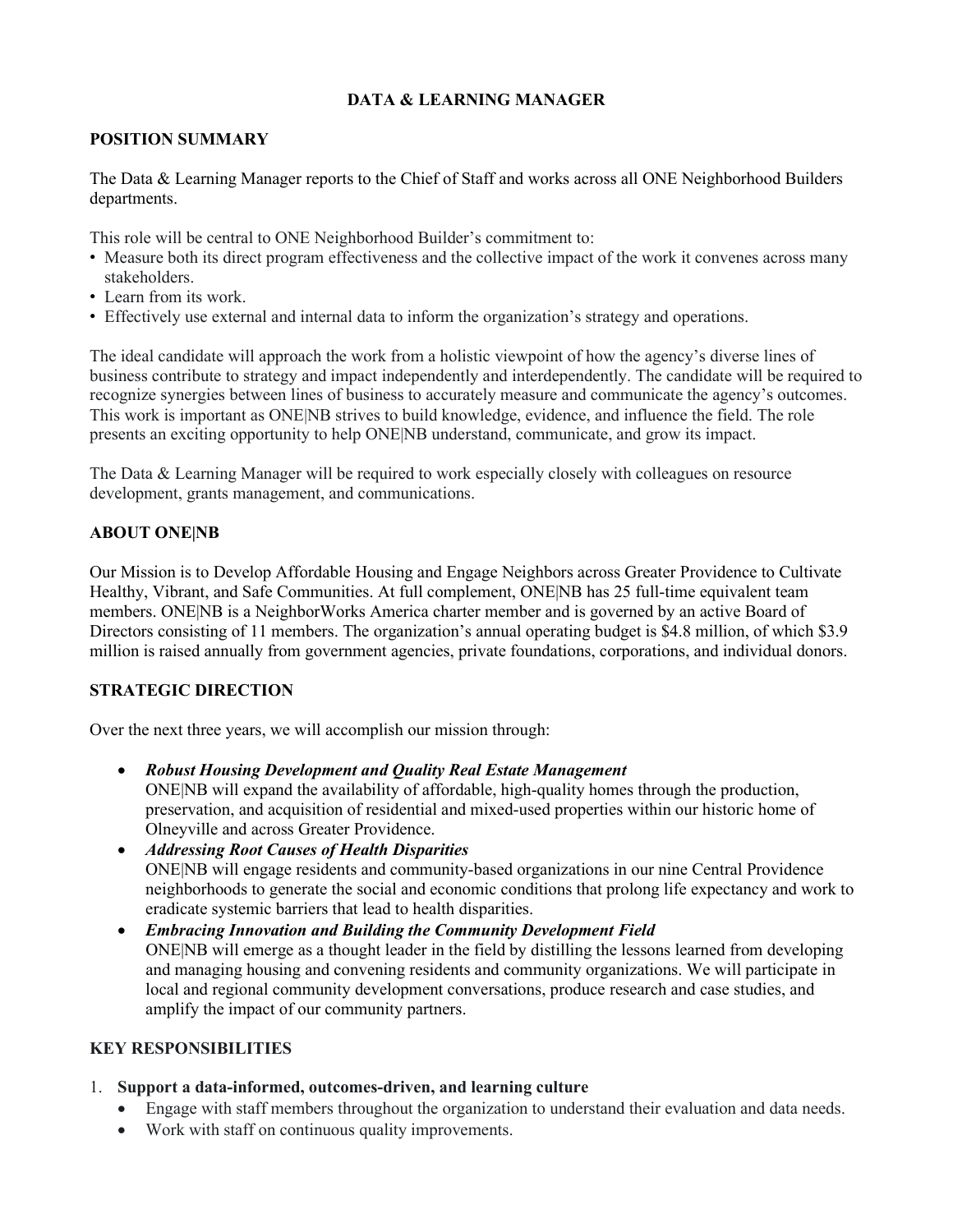# 2. **Oversee collection of data and perform critical analysis**

- Track existing data sources and design and oversee the administration of data collection instruments, such as surveys and questionnaires, focus groups, and interviews to maintain knowledge about communities in which ONE|NB works; create or amend existing tools to better align with desired program outcomes.
- Work with colleagues to design evaluation methods for key programs. Create systems to track deliverables across the organization's lines of business; identify system deficiencies and recommend solutions to improve efficiency and quality.
- Critically analyze results of evaluation and learning activities, and draw general conclusions to help inform programmatic direction and re-direction.

## **3. Use data to support organizational learning and strategic communications**

- Create monthly, quarterly, and annual reports as necessary, summarizing the totality of the organization's metrics; work with the Chief of Staff to produce high quality impact reports for internal and external stakeholders.
- Use design tools (i.e. Tableau) to represent information in ways that are actionable and compelling.
- Serve as thought-partner and editor to other staff when preparing evaluation reports.

#### **4. Oversee data systems**

- Support system enhancement (and migration to new platforms when necessary) for Salesforce, UniteUS, RealPage, and other data management systems as necessary.
- Stay abreast of new data systems and tools, and suggest improvements as appropriate.
- Support all staff as they work to input and utilize outcome data in SalesForce; ensure complete and accurate data entry via regular staff training and maintenance procedures.

#### **5.Special Projects**

• Work alongside the Chief of Staff to support other new or existing programs, communications, and opportunities as appropriate.

## **QUALIFICATIONS**

The successful candidate will be self-directed, highly organized, interested in and adept at outcomes measurement and evaluation, enthusiastic about the community development field, and committed to the vision and values of ONE|NB. In addition, the following standards will generally define the successful incumbent:

- Minimum of 7 years of related professional experience, including data analysis, survey design and management, program evaluation, data visualization, data maintenance and analysis, dashboards and scorecards, and tracking/reporting systems;
- Familiarity with systems used by ONE NB including Microsoft Office, Tableau, Google Data Suite, and Salesforce;
- Enjoys fast-paced work environment and collaborating with a broad diversity of staff and partners;
- Curious and highly motivated to learn and improve;
- Skilled at time management and independently juggling multiple projects at the same time;
- Highly adaptable and comfortable with ambiguity in the workplace;
- Good sense of self and strong personal presence;
- Willingness to work hard and take direction—but also creatively solve problems for which the answers aren't always obvious; and
- Knowledge of ONE|NB and key stakeholders desirable, but not essential.